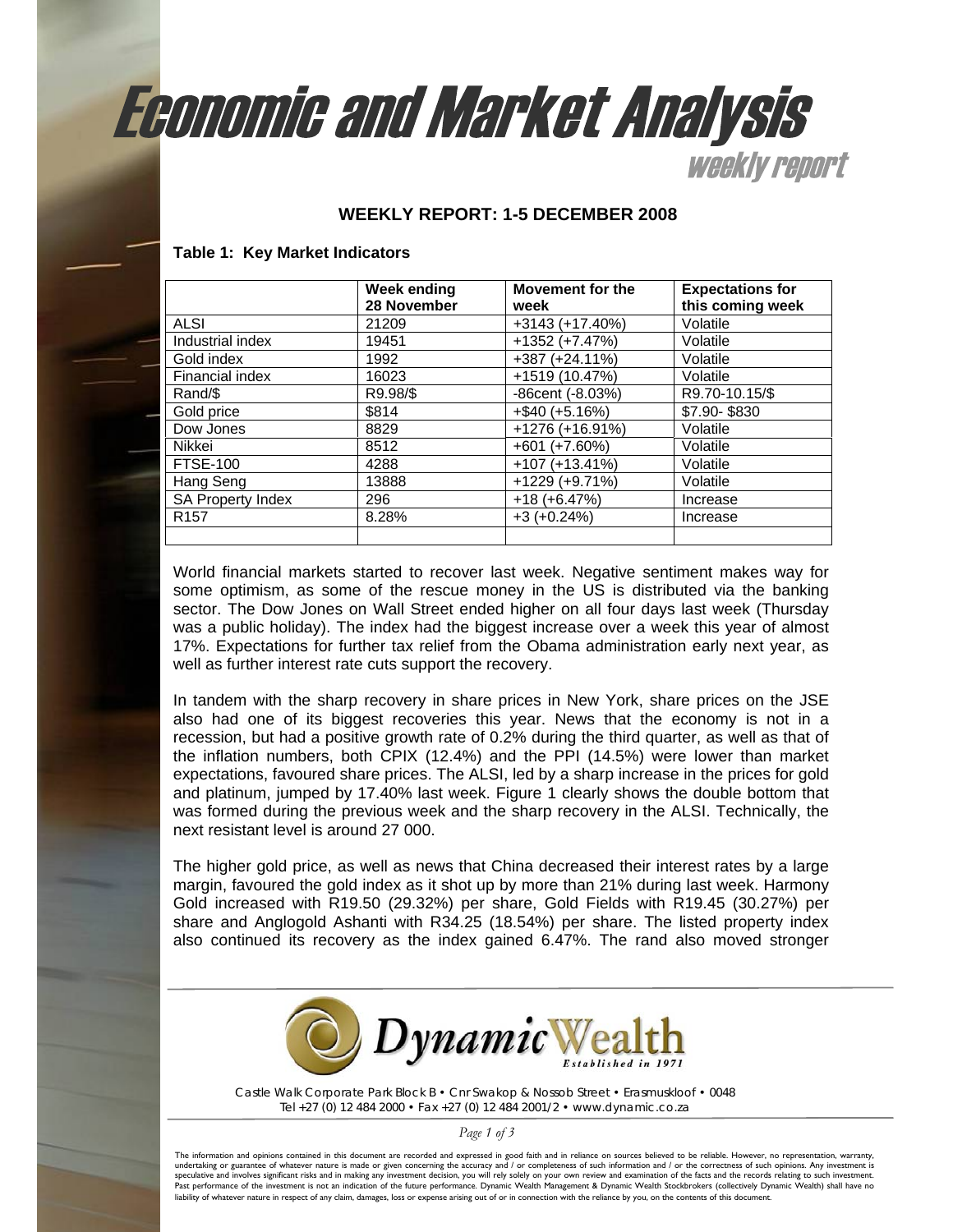

against the major currencies and gained 86 cents against the dollar to end the week just below R10.00/\$.



Three important economic indicators for South Africa will be released this coming week. The Investment Purchasing Managers Index for November will be published today. Last month's downward movement to 46.2 points was negative for the share market. We expect a slight improvement this time. The motor car sales figures for November will released on Wednesday, whereas South Africa's foreign Reserve's position will be announced on Friday. Unfortunately, it is expected that a mixed bag of economic news will be announced this coming week. Ben Bernanke, chairperson of the Federal Reserve Board, speaks on the US economy today. The motorcar sales figure for the US will be released this coming Wednesday, as well as the Federal Reserve's so-called beige book that gives an overview on regional economic performance. The weekly employment data for the USA will be crucial. Three different measures of employment will be released, namely initial jobless claims (last week of November 2008), non-farm payrolls (November 2008) and the unemployment rate for November 2008. With the release of the non-farm payrolls last month, share prices moved quite negatively. Once again, it is expected that the figure will even be worse this month. Expectations are that 300 000 jobs were lost last month, against the 240 000 of October. In return, this will indicate that the US unemployment rate had worsened even further from 6.5% in October to 6.8%, the highest in years. Together with the release of the consumer credit figures for October 2008 this coming Friday (expectations are that consumer used far less credit, namely R2.7 billion against 6.9 billion in September), Wall Street may end the week lower due to a deepening recession fear. Nevertheless, if commodity prices continue to recover, shares on the JSE may move higher



*Castle Walk Corporate Park Block B • Cnr Swakop & Nossob Street • Erasmuskloof • 0048 Tel +27 (0) 12 484 2000 • Fax +27 (0) 12 484 2001/2 • www.dynamic.co.za* 

 *Page 2 of 3* 

The information and opinions contained in this document are recorded and expressed in good faith and in reliance on sources believed to be reliable. However, no representation, warranty,<br>undertaking or guarantee of whateve speculative and involves significant risks and in making any investment decision, you will rely solely on your own review and examination of the facts and the records relating to such investment. Past performance of the investment is not an indication of the future performance. Dynamic Wealth Management & Dynamic Wealth Stockbrokers (collectively Dynamic Wealth) shall have no liability of whatever nature in respect of any claim, damages, loss or expense arising out of or in connection with the reliance by you, on the contents of this document.